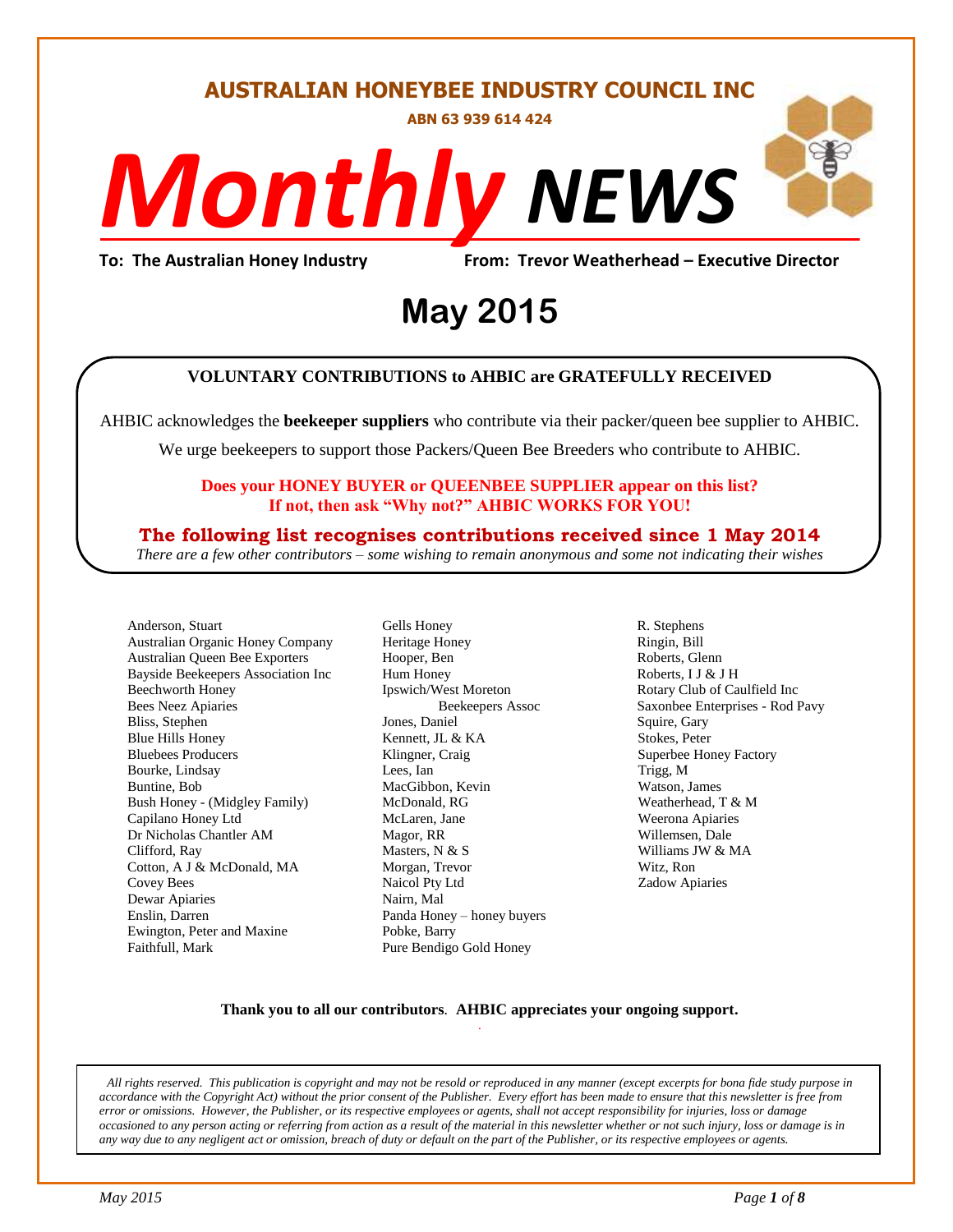#### **LATEST ON BEE BIOSECURITY PROGRAM AND CODE OF PRACTICE**

The Industry Working Group (IWG) members, Ian Zadow, Craig Klingner and Sam Malfroy have attended a couple of State conferences and are scheduled to give presentations at the remaining conferences over the next month.

Please make sure you read the latest version of the Code of Practice. There is also a version there with tracked changes so you can see where the changes have been made to the previous version. Details are on the AHBIC website.

#### **ASIAN BEE DETECTION IN BRISBANE**

It has been reported to me that I may not have made the comments in the April newsletter re the varroa found on the Asian bees in the Brisbane interception as clear as I should have.

The varroa that were found were dead having been killed by the fumigation.

So this means our Australian beekeeping industry's freedom from varroa has been kept intact.

#### **B-QUAL BOARD VACANCY**

After many years of sterling service Bill Winner has submitted his resignation from the B-Qual Board. I am sure that all would like to thank Bill for the time he has devoted to this position over the years.

This now means there is a vacancy on the Board. Expressions of interest are invited from anyone who feels they would like to contribute to our industry by being on the B-Qual Board. Please contact Trevor Weatherhead, B-Qual Secretary, by email at [ahbic@honeybee.org.au](mailto:ahbic@honeybee.org.au) or phone 07 5467 2265.

#### **APIMONDIA**

Apimondia is not far off now. Details, including the latest newsletters, can be found at <http://www.apimondia2015.com/2015/eng/main.jsp>You are encouraged to attend.

It would seem that they are short on abstracts and thus papers for presentation. If there are researchers in Australia who believe they have some good information to present, please go to the website and look at the abstracts section.

#### **PROPOSED AUCTION OF BEE SITES IN NSW**

The auction has proceeded. It is seen that these auctions are not, in the long term, a benefit for our industry here in Australia.

The New South Wales Apiarists Association is following up with Forestry Corporation of New South Wales on this issue and will be putting out information.

The current system that is used in allocating sites has been a tried and proven system which gives some security to beekeepers. An auction system will give no security and has the potential to drive beekeepers out of our industry. This to the detriment of the horticulture and agriculture industries.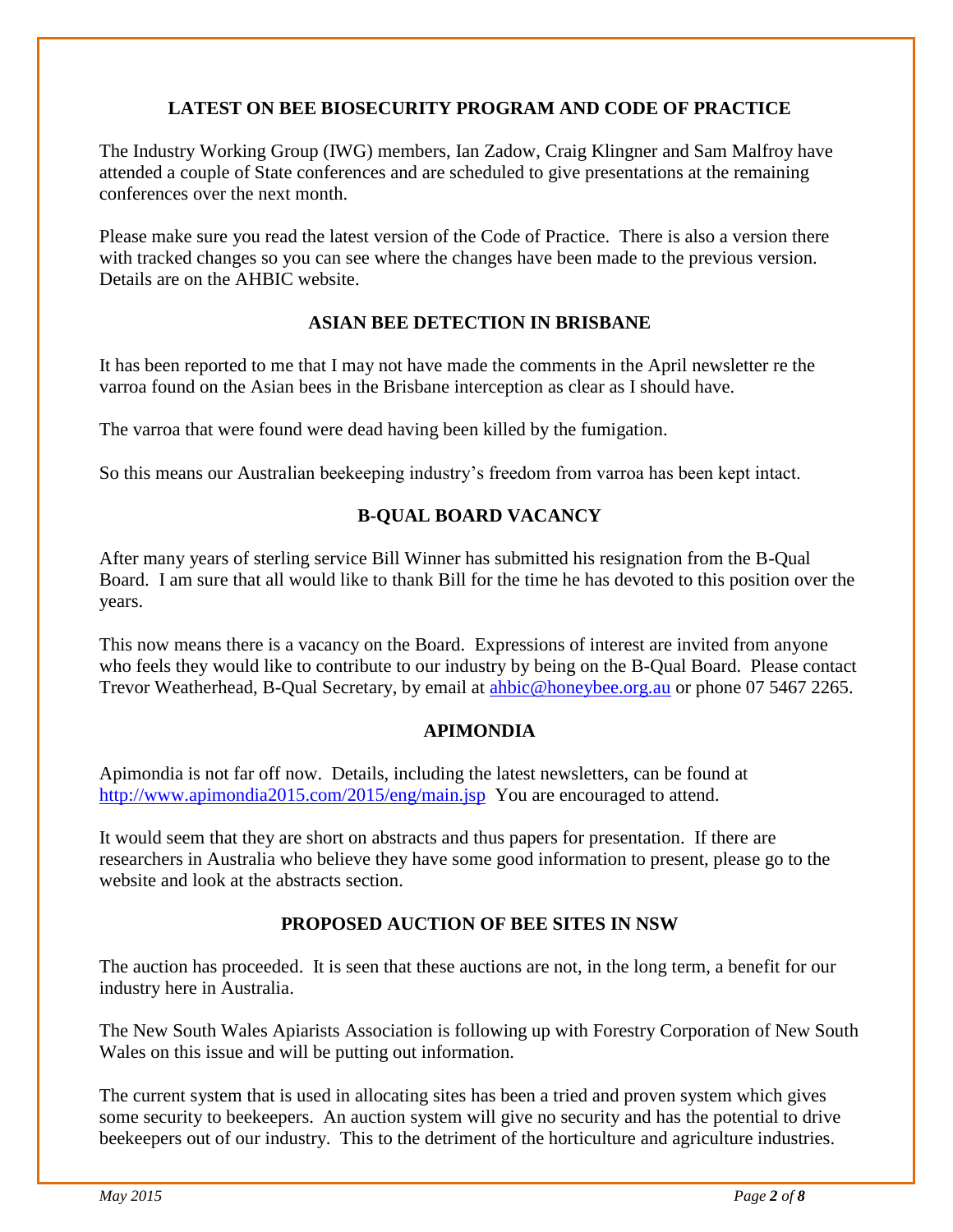#### **NEW CHEMICAL REGISTRATIONS**

**Application no.:** 100117<br>**Product name:** Appare

**Applicant ACN:**<br>Summary of use

**Date of registration/approval:** 13 Apr<br> **Product registration no.:** 80047 **Product registration no.:** 80047<br>
Label approval no.: 80047/100117 Label approval no.:

**Application no.: 101058**<br> **Product name: 101058 Applicant ACN:**<br>Summary of use

**Date of registration/approval:** 14 Apr **Product registration no.:** 20532 Product registration no.:<br>
Label approval no.:<br>
20532/101058 **Label approval no.:** 

**Application no.:** 201072<br>**Product name:** 2010 **Contract Section 101072** Applicant ACN:<br>Summary of use

**Date of registration/approval:** 14 April 2015 14 April 2015<br> **Product registration no.:** 20540 **Product registration no.:** 80540 Label approval no.:

**Application no.: 100199**<br>**Product name: 100199 Active constituent/s:**  $200 \text{ g/L}$  fipronil<br> **Applicant name:**  $\qquad \qquad \qquad$  Grow Choice P Applicant ACN:

**Date of registration/approval:** 16 April 2015<br> **Product registration no.:** 16 April 2015 **Product registration no.:** 80096 **Label approval no.:** 

**Application no.:** 60955 **Active constituent/s:** <br> **Applicant name:** <br> **Applicant name:** <br> **Applicant name:** <br> **Applicant name:** <br> **Applicant name:** <br> **Applicant name:** <br> **Applicant name:** <br> **Applicant name:** <br> **Applicant name:** <br> **Applicant name: Applicant ACN:**<br>Summary of use

**Date of registration/approval:** 23 April 23 April 2015<br> **Product registration no.:** 69506 **Product registration no.: Label approval no.:** 69506/60955

**Product name: Apparent Methomyl 225 Insecticide**<br> **Active constituent/s:** 225 a/L methomyl (an anti-225 g/L methomyl (an anticholinesterase compound) **Applicant name:**  $\begin{array}{r} \text{Apparent Py. Ltd} \\ \text{Applicationt ACN:} \end{array}$  143 724 136 For the control insect pests in various crops<br>13 April 2015

**Product name: Product name: General Structure 200 Insecticide**<br> **Active constituent/s: General Structure 200 and Structure 200 and Active constituent/s: Active constituent/s:** <br>**Applicant name:** <br>**Applicant name:** <br>**Applicant name:** <br>**Applicant name:** <br>**Applicant name:** <br>**Applicant name:** <br>**Applicant name:** <br>**Applicant name:** <br>**Applicant name:** <br>**Applicant Applicant A** Landmark Operations Limited<br>008 743 217 For the control of redlegged earth mite, blue oat mite, lucerne flea pastures, cereals, oilseed and legume crops, and blue green aphid and cowpea aphid on pasture legumes, lucerne, faba beans and vetch<br>14 April 2015

**Product name:**<br> **Active constituent/s:**<br> **Active constituent/s:**<br> **Active constituent/s:**<br> **Active constituent/s: Active constituent/s:** <br>**Applicant name:** <br>**Applicant name:** <br>**Applicant name:** <br>**Applicant name:** <br>**Applicant name:** <br>**Applicant name:** <br>**Applicant name:** <br>**Applicant name:** <br>**Applicant Applicant Applicant Applican** Landmark Operations Limited<br>008 743 217 For the control of a wide range of insect pests on fruit trees, certain vegetables, citrus, pastures, cotton, lucerne, peanuts and ornamentals<br>14 April 2015

**Ruler 200 Insecticide** Grow Choice Pty Limited<br>069 839 961 **Summary of use For the control of various insect pests in asparagus, bananas, <b>Summary of use For the control of various insect pests in asparagus, bananas,** brassicas, cotton, forestry, ginger, wine grapevines, mushrooms, pasture, potatoes, sorghum, sugarcane and swede

> **Product name:** Rotam Allez 350 SC Insecticide Rotam Agrochemical Co., Ltd<br>N/A For foliar treatment for control of various insects of cotton, fruit, vegetables and ornamentals and as a soil applied treatment for a range of insect pests in vegetable crops<br>23 April 2015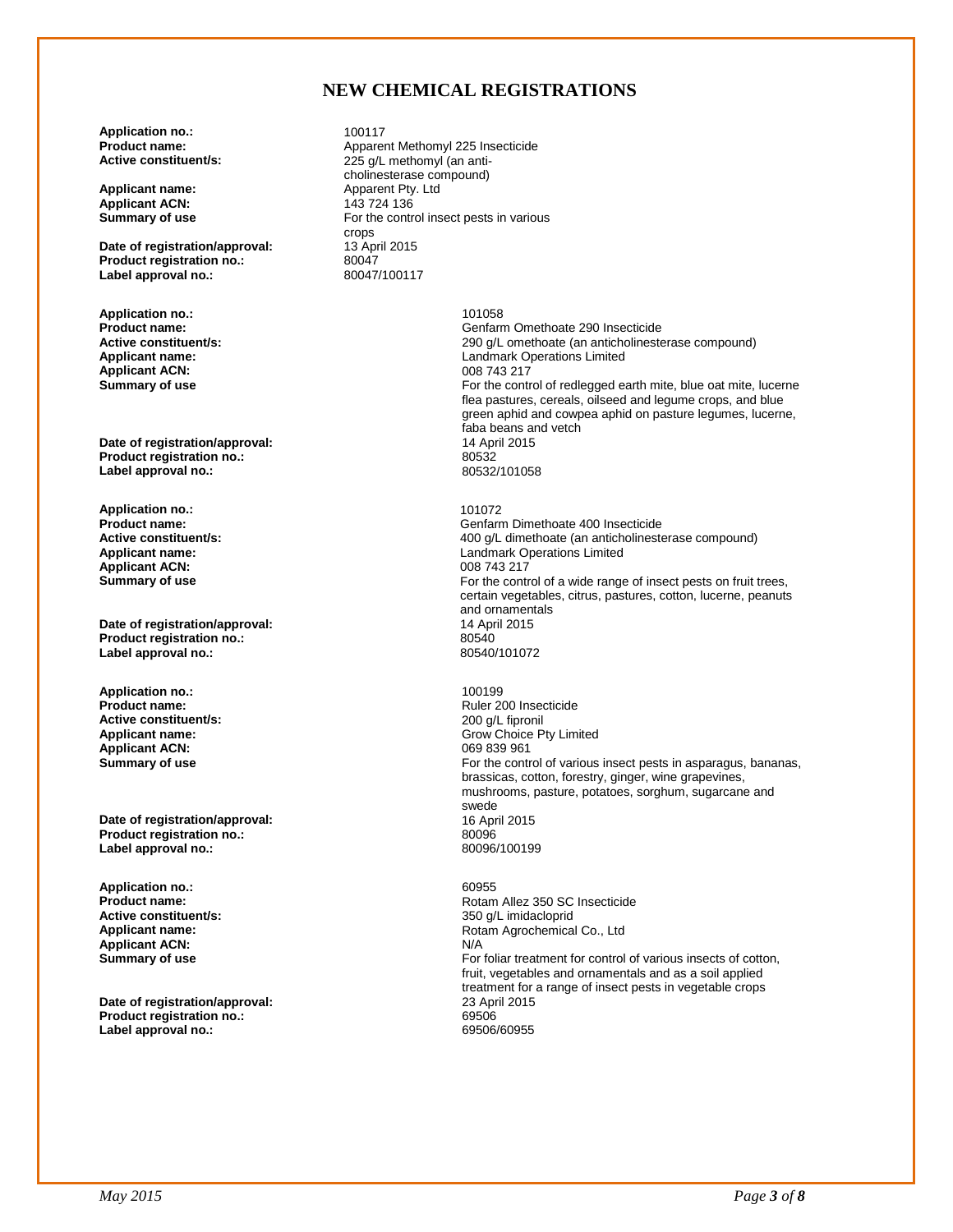**Application no.:** 101241<br>**Product name:** 101241 **Product name: Product name: Titan Alpha-Cypermethrin 250 SC Insecticide**<br> **Active constituent/s:** 250 a/L alpha-cypermethrin **Active constituent/s:** <br> **Applicant name:** <br> **Applicant name:** <br> **Constituent in the Constitution of the Constitution of Titan Ag Pty Ltd** Titan Ag Pty Ltd<br>122 081 574 **Applicant ACN:**<br>Summary of use For the control of certain insect pests on various field crops and pastures<br>29 April 2015 **Date of registration/approval:** 29 Apr<br> **Product registration no.:** 80598 **Product registration no.:** 80598<br>
Label approval no.: 80598/101241 **Label approval no.: Application no.:** 62504 **Product name:**<br> **Active constituent/s:**<br> **Active constituent/s:**<br> **Active constituent/s:**<br> **Active constituent/s: Active constituent/s:** <br>**Applicant name:** <br>**Applicant name:** <br>**Applicant name:** <br>**Applicant name:** <br>**Applicant name:** <br>**Applicant name:** <br>**Applicant name:** <br>**Applicant name:** <br>**Applicant name:** <br>**Applicant Applicant A** Crop Care Australasia Pty Ltd<br>061 362 347 **Applicant ACN:**<br>Summary of use For protection against greyback, negatoria, consobrina and Bundaberg canegrub for 3 years; and Childers and southern one-year canegrub damage for 4 years in sugarcane using sustained control technology<br>30 April 2015 **Date of registration/approval: Product registration no.:** 70098 Label approval no.: **Application no.:** 62448<br> **Product name:** Mover **Product name: Active constituent/s: Movember 2008** Movember 120 a/L imidacloprid. 120 a/l. **Active constituent/s:**  $\begin{array}{ccc}\n & 120 \text{ g/L} \text{ imidac} \text{d} \text{pridac} \text{d} \text{g/L} \text{ spirotetramat} \\
 & 120 \text{ g/L} \text{ imidac} \text{d} \text{pnl} \text{d} \text{d}\n\end{array}$ Bayer Cropscience Pty Ltd<br>000 226 022 **Applicant ACN:**<br>Summary of use For control of banana rust thrips and banana weevil borer in bananas **Date of registration/approval:** 1 May 2015 **Product registration no.:** 70076<br>
Label approval no.: 70076/62448 Label approval no.: **Application no.:** 63450 **Active constituent/s:** Thiacloprid<br> **Applicant name:** Sabakem Pty Ltd **Applicant name: Sabakem Pty**<br>**Applicant ACN: 151 682 138 Applicant ACN:**<br>Summary of use:

**Date of approval: Approval no.:** 70432

For use in agricultural chemical

products<br>30 April 2015

#### **AGM**

The AHBIC AGM is being held on 4 July, 2015 at Penrith. This year the format will be different to other years. Up until lunch time there will be media training for the AHBIC delegates and this will not be open to observers. After lunch delegates will move into the formal part of the AGM and observers will be welcome to attend.

AHBIC can offer lunch and attendance at the afternoon business session for any observers. If you wish to avail yourself of this offer please fill out the form which is included in this newsletter.

This year there are vacancies for the Deputy Chairperson and two Executive members.

#### **PLANT HEALTH AUSTRALIA**

Plant Health Australia has released its Annual Operational Plan for 2015-16. It can be seen at [http://www.planthealthaustralia.com.au/wp-content/uploads/2015/05/Annual-Operational-Plan-2015-](http://www.planthealthaustralia.com.au/wp-content/uploads/2015/05/Annual-Operational-Plan-2015-16.pdf) [16.pdf](http://www.planthealthaustralia.com.au/wp-content/uploads/2015/05/Annual-Operational-Plan-2015-16.pdf)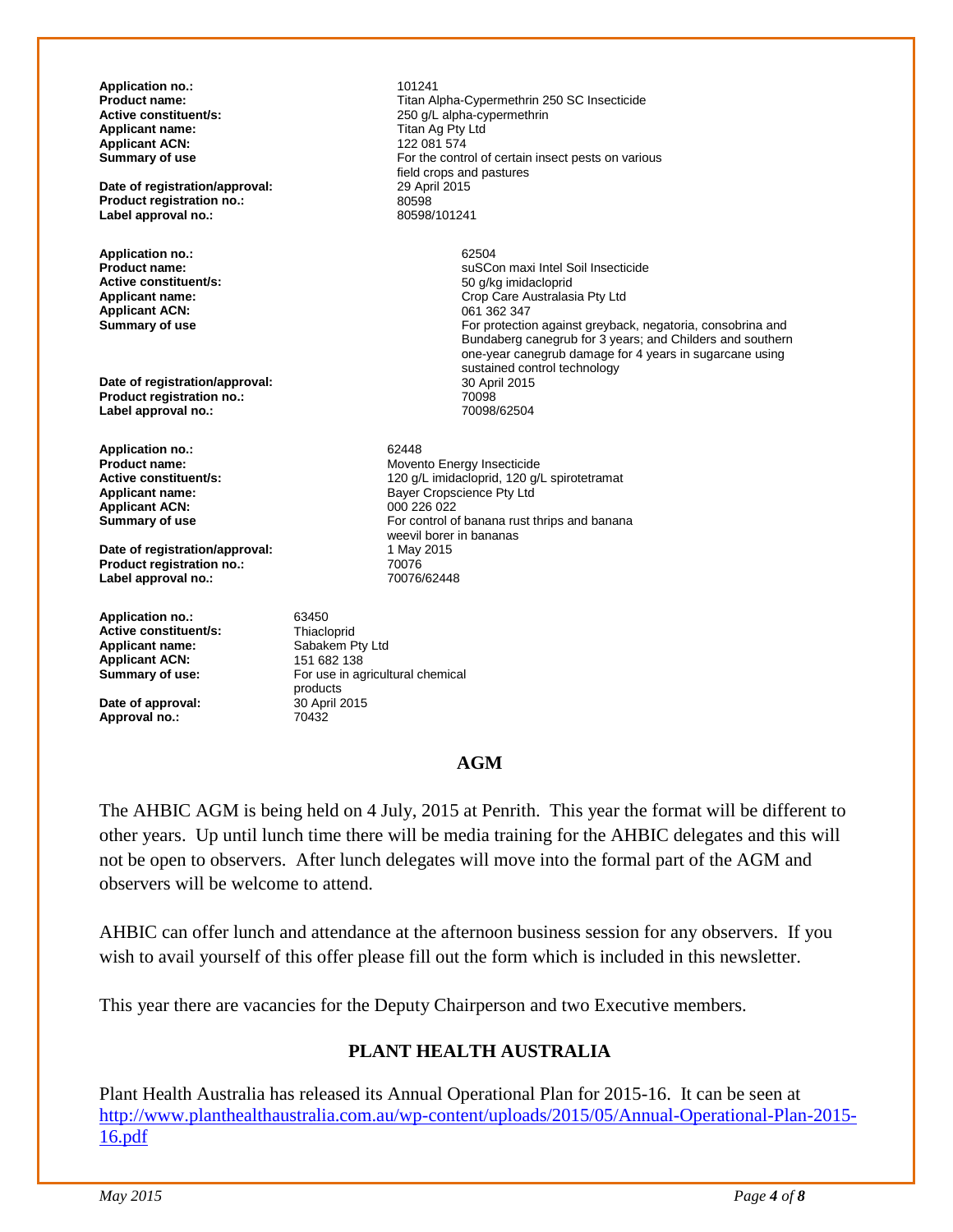#### **ANNUAL MEETINGS**

AHBIC will be holding its AGM on Saturday 4 July 2015 at the Penrith Panthers Leagues Club at 123 Mulgoa Road, Penrith. This will follow the NSWAA conference on 2 -3 July. More details above. Annual conferences for 2015 as I have them are:-

| Queensland Beekeepers Association                | 11 $&$ 12 June - Cleveland   |
|--------------------------------------------------|------------------------------|
| New South Wales Apiarists Association            | $2 \& 3$ July - Penrith      |
| <b>Tasmanian Beekeepers Association</b>          | 29 & 30 May - Smithton       |
| WA Farmers Federation - Beekeeping Section       | 2 May - Perth                |
| South Australian Apiarists Association           | 18 & 19 June - Nuriootpa     |
| Victorian Apiarists Association                  | $10 \& 11$ June - Bairnsdale |
| Honey Packers and Marketers Association          | <b>TBA</b>                   |
| National Council of Pollination Associations     | 2 July - Penrith             |
| <b>Australian Queen Bee Breeders Association</b> | <b>TBA</b>                   |
| Australian Honey Bee Industry Council            | 4 July - Penrith             |

#### **CATEGORISATION**

Comments on the papers that AHBIC sent out have been received back from the affected parties. These have been examined and the final papers have been prepared taking into account these comments. These documents are just going through a final check before being sent out. Then the Categorisation meeting will be called.

#### **HONEY MONTH**

Many activities have been held during May in conjunction with Honey Month. There will be reports in next month's newsletter and also posted on the AHBIC website. Thank you to all those who have been involved.

#### **FEDERAL BIOSECURITY BILL**

The new Biosecurity Bill has been passed by the Federal Parliament. It is expected to come into effect in about 12 months time.

#### **NEW SECRETARY FOR QBA**

The QBA has a new Secretary, Elise Whittaker. Elise has had some experience with beekeeping being the daughter of the retired Apiary Officer in Queensland, Peter Warhurst.

We welcome Elsie into the industry fold.

#### **PHA MEETING**

AHBIC recently attended a Plant Health Australia (PHA) meeting in Melbourne.

At that meeting there was an Issue Resolution Group (IRG) set up to look at some issues that have arisen regarding owner re-imbursement costs in the event of an incursion. AHBIC will be represented on this IRG as an issue has been identified in relation to whether pollination contracts would form part of the owner re-imbursements. This issue had been previously raised through Exercise Acari.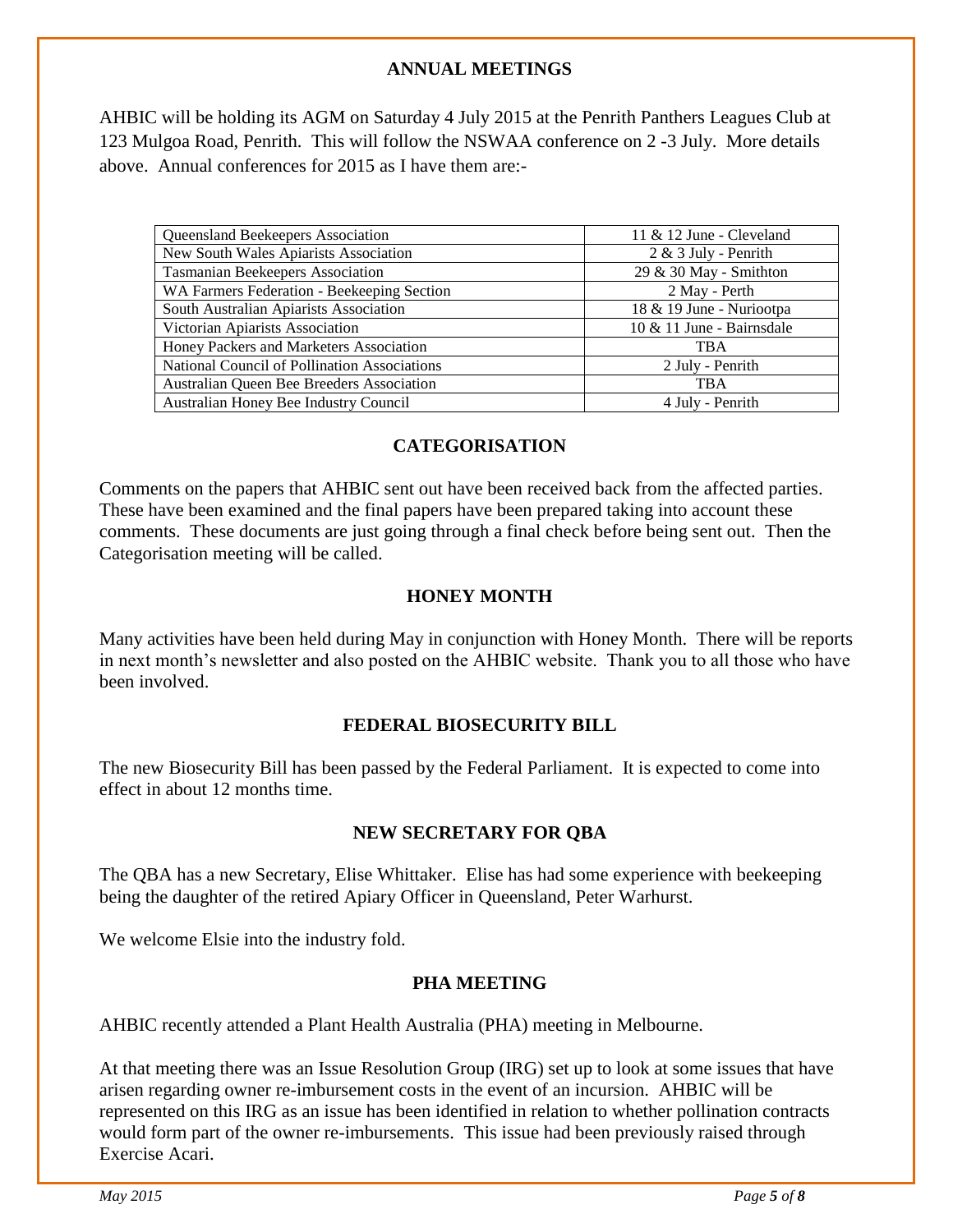#### **PROPOLIS RESEARCH**

I have been contacted by a company which is having some research on propolis carried out at a University here in Australia.

The aims of the research are

- 1. To find out how Australian propolis is different to imported propolis,
- 2. To find any advantage Australian propolis has over imported propolis,
- 3. To eventually create the market of Australian propolis and help local beekeepers sell their propolis at a competitive price against imported material.

What they need is

- 2 sponsors from each state of Australia, including Tasmania,
- each sponsor will provide  $4kg$  of propolis from his own apiary  $(4 \text{ kg}$  ideally since the research will run for another 2 years; I think 2kg is the minimum quantity)
- the propolis should be the raw material, not treated by heating or washing (e.g. to remove the beeswax)
- the sponsors will fill out an information form provided by the research team that includes the dates and sites of collection, major tree and honeybee species, rough quantity collected from different hives etc. (they can post whatever quantity they collect along with the information sheet to the research people every month or every 2 months)

If you are interested please contact Nancy Wang at [beehives@vdirect.com.au](mailto:beehives@vdirect.com.au)

#### **PROPOSED RELOCATION OF RIRDC**

AHBIC has received a letter from Minister Barnaby Joyce stating that he was proposing to relocate the Rural Industries Research and Development Corporation (RIRDC) to Albury-Wodonga.

AHBIC had been approached on this matter previously and AHBIC had replied at that time that we could see no advantages to our beekeeping industry by relocating RIRDC.

In reply this time AHBIC pointed out that AHBIC is funded by voluntary contributions from beekeepers and honey packers and we need to be prudent in the spending of our funds. As an exercise the cost of airflights from Brisbane to Canberra and return as compared to Brisbane to Canberra to Albury to Brisbane showed that even with the cheapest fares available AHBIC would be up for an extra \$400 and this did not take account of any extra accommodation as a result of having to make the trip to Albury.

It was pointed out that when we go to Canberra we are able to make visits to many organisations, Government Departments and other agencies. By shifting RIRDC to Albury-Wodonga these economies are not available.

The other worrying aspects was that the Minister said that RIRDC would need to fund the relocation. This would mean that there would need to be the allocation of levies collected to make this possible. This would then mean that there would not be as much money available to fund our research projects.

Other organisations that are being proposed for relocation are the Grains Research and Development Corporation to Wagga Wagga, Fisheries Research to Hobart and the Australian Pesticides and Veterinary Medicines Authority to either Armidale or Toowoomba.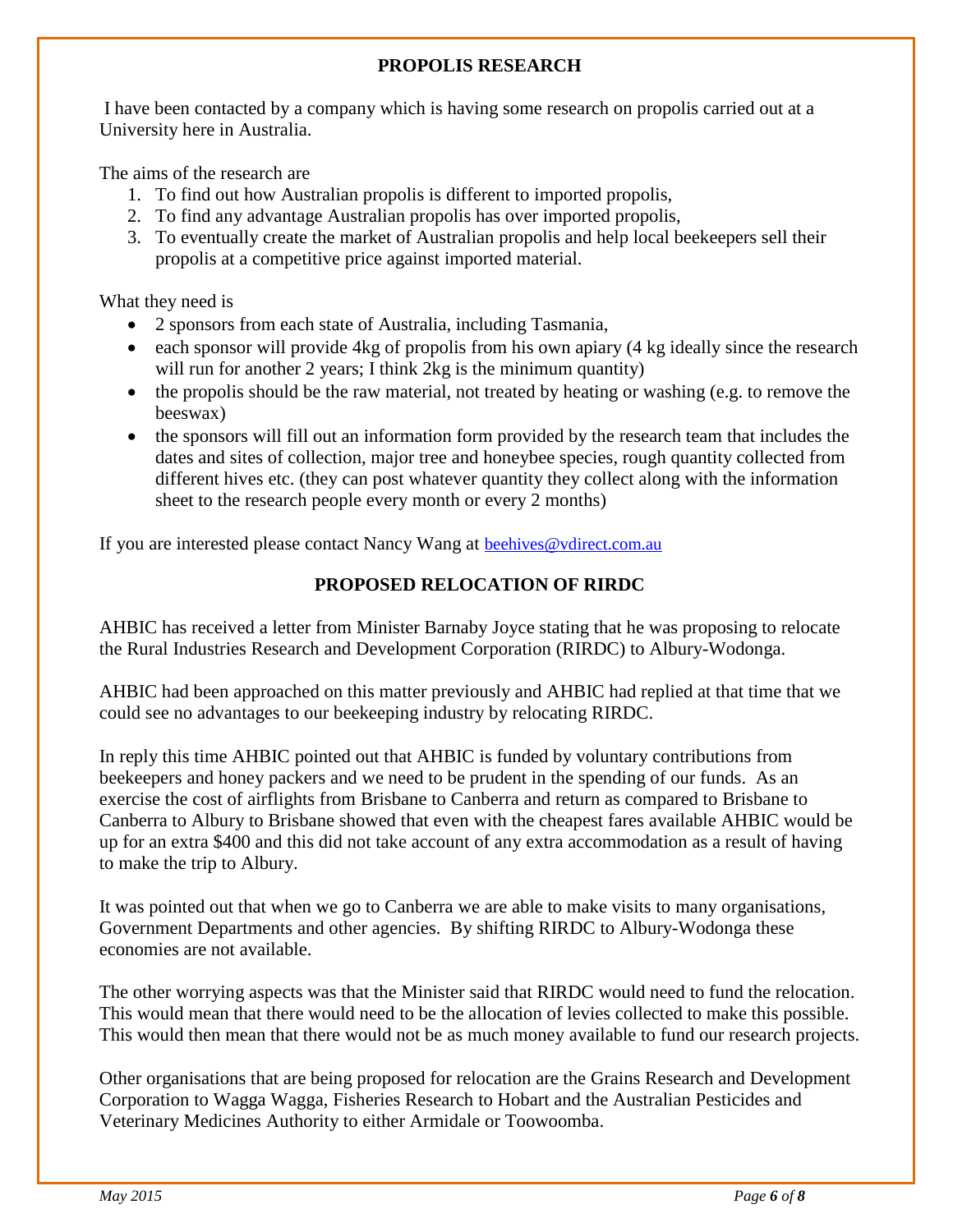## **Australian Honey Bee Industry Council Inc.**

ABN 63 939 614 424



 P.O. Box 4253 Phone: 07 5457 2265 Raceview Qld 4305 Email: ahbic@honeybee.org.au

## 2015 Annual General Meeting

**Saturday 4 th July 2015**

Penrith Panthers Leagues Club 123 Mulgoa Road, Penrith

| <b>Registration Form</b><br>(for Saturday 4th July ONLY)                        |                                                                                                                  |  |
|---------------------------------------------------------------------------------|------------------------------------------------------------------------------------------------------------------|--|
| Please tick one box<br><b>AHBIC Delegate:</b>                                   | Morning Session (Media Training) for AHBIC Delegates ONLY                                                        |  |
| Cost:                                                                           | <b>FREE</b> (includes Morning & Afternoon session, Morning & Afternoon tea & lunch)                              |  |
| Non-Delegate:<br>Cost:<br>$$30.00$ (GST inclusive)                              | Afternoon Session ONLY (includes Lunch and Afternoon Tea)                                                        |  |
| <b>Name</b><br><u> 1989 - Andrea Stadt Britain, amerikansk politik (* 1958)</u> | Date: 2000                                                                                                       |  |
| <b>Address</b>                                                                  | and the control of the control of the control of the control of the control of the control of the control of the |  |
|                                                                                 |                                                                                                                  |  |
| <b>Phone No:</b>                                                                |                                                                                                                  |  |
| <b>Please have AHBIC Registration and Payment to AHBIC</b><br>by 19 June 2015   |                                                                                                                  |  |
| <b>Payment by Cheque</b>                                                        | <b>Payment by Direct Deposit</b>                                                                                 |  |
| Cheque Amount: \$                                                               | Direct Deposit Amount: \$                                                                                        |  |
| Please make cheque payable                                                      | Bank:<br><b>Bendigo Bank</b>                                                                                     |  |
| to AHBIC and post to:                                                           | <b>Account Name: AHBIC</b>                                                                                       |  |
| P.O. Box 4253                                                                   | <b>BSB No:</b><br>633 000                                                                                        |  |
| Raceview Qld 4305                                                               | <b>Account No:</b><br>150 976 405                                                                                |  |
| (please include this form with Cheque)                                          | Please use your NAME as REFERENCE<br>(please post OR email this form to AHBIC)                                   |  |

#### **Registration & Payment:**

 *To attend the New South Wales Apiarists Association Annual Conference (Thursday 2nd and Friday 3rd July) and Conference Dinner (at above venue on Friday 3rd)* requires a separate registration & payment to: New South Wales Apiarists Assoc (NSWAA)

Phone: 02 6373 1435 Email: info@nswaa.com.au

*AHBIC Meeting* on Saturday 4th July, requires **this registration & payment to AHBIC**